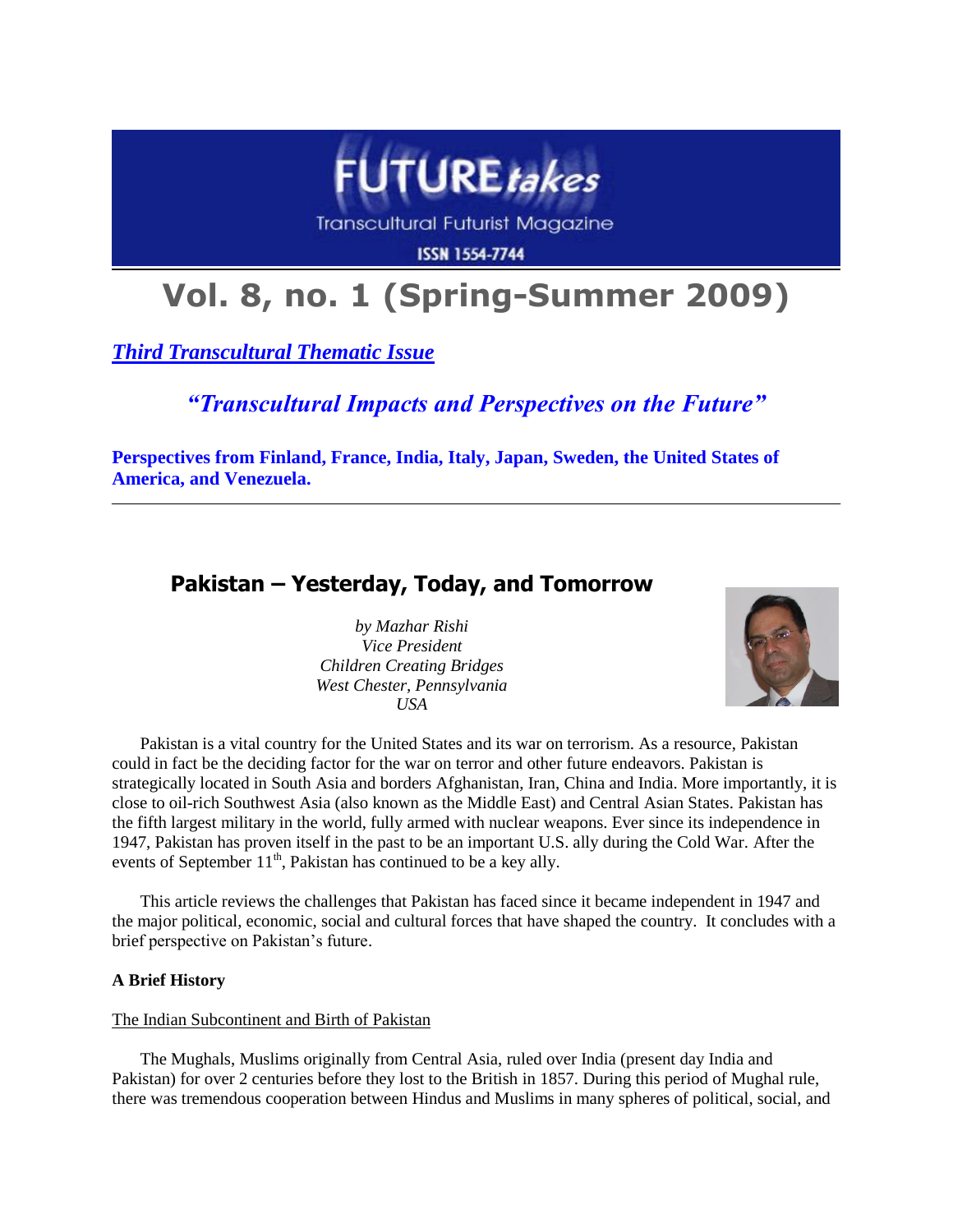cultural life. After WWII, British decided to end their rule over India. At that time, the Indian Muslims under the leadership of Muhammad Ali Jinnah demanded a separate homeland.

As a result, the British carved out Pakistan from British India with its two wings, West Pakistan, the land west of India that is the Pakistan of today and East Pakistan, the land east of India that is now Bangladesh. These were the lands where the majority of population was Muslim. Pakistan thus became independent on August 14, 1947. Soon afterwards, about 11.5 million people migrated between India and Pakistan and over half a million were killed by mobs during this mass exodus, in stark contrast with the Hindu-Muslim cooperation that characterized Mughal rule.

At the time of partition, the British failed to decide the fate of princely states that were part of British India as their protectorates. Kashmir was one of those princely states whose majority of population was Muslim under a Hindu ruler, Maharaja Hari Singh. Both India and Pakistan went to war over Kashmir in 1948 and 1965.

A third war between Pakistan and India in December 1971 resulted in the separation of East Pakistan, which became Bangladesh.

#### Pakistan, its Neighbors, and the United States

The relationship between Pakistan and the United States has had its ups and downs for nearly half a century. Until 1965, the relationship had been warm and cordial. In 1954, Pakistan was linked to the United States by the Mutual Defense Treaty and the Southeast Asia Treaty Organization (SEATO). Further bonds were forged in 1955 when Pakistan became a member of the Middle East Treaty Organization (METO) and, later, as the Central Treaty Organization (CENTO). In 1959 Pakistan and the United States signed the Bilateral Agreement of Cooperation which provided for assistance to Pakistan if victimized by aggression.

The U.S. and Pakistan relationship deteriorated after the India-Pakistan war of 1965 when the U.S. imposed sanctions on Pakistan after Pakistan had used American-supplied weapons against India in the war that was over the disputed territory of Kashmir.

The Soviet Union occupied Afghanistan in 1979. The war between them lasted for ten years, during which one million Afghans and 15,000 Soviet soldiers were killed. During the Soviet occupation of Afghanistan, Pakistan risked its own stability by accepting 3.5 million Afghan refugees between 1979 and 1987 and by serving as a conduit for arms shipments from the United States to the Mujahideens (freedom fighters). Pakistan has not yet recovered from the aftershock of this deadly war. Much of the drug trafficking, smuggling, and terrorizing can be attributed to this role in the Afghan crisis.

Pakistan, the U.S. and Saudi Arabia provided substantial support to the Afghan freedom fighters (mujahedeen) as they fought against the Soviet military. The Soviets were finally defeated by the Afghan freedom fighters in 1989. There is no doubt that Pakistan played a critical role in the historic defeat of the Soviet Union in Afghanistan.

After the Soviet Union"s defeat in Afghanistan, the United States did not pay attention to Afghanistan"s civil war until September 11, 2001. The nineteen suicide attackers who hijacked the American airliner and attacked the World Trade Towers and Pentagon belonged to the al-Qaida organization that was based and supported by the Taliban-ruled Afghanistan.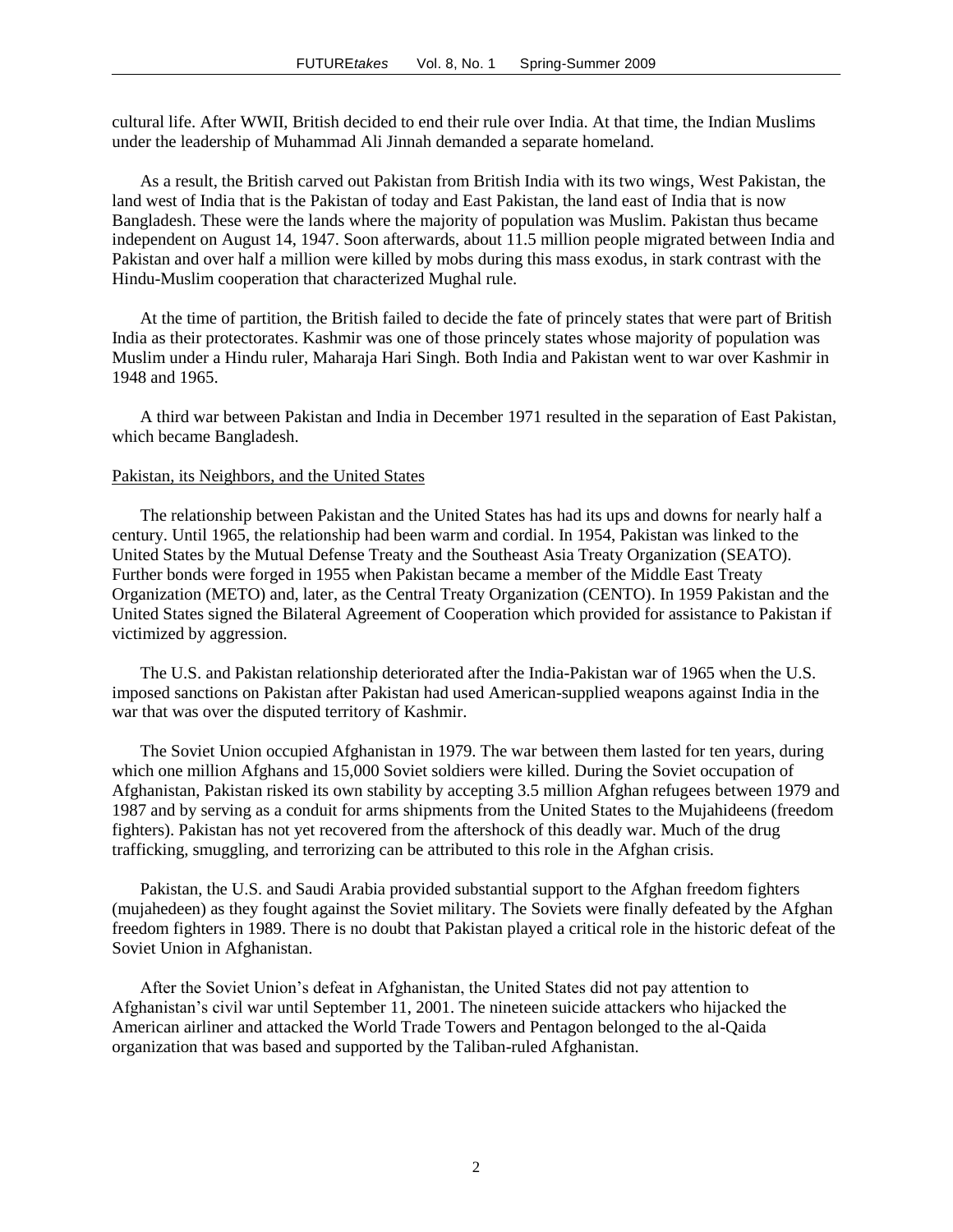#### **The Taliban and Wahabism Era**

The Taliban (translated as "religious students") came to power after Soviet forces left Afghanistan and a civil war erupted between Afghani warlords. The Taliban controlled about 90% of the Afghanistan"s territory from 1996 until 2001 when they were ousted by the U.S. and Afghani opposition forces (Northern Alliance).

Most of the Taliban's leaders were educated in Pakistani refugee camps where they had fled with millions of other Afghans after the Soviet invasion of Afghanistan. Pakistan"s religious political parties provided welfare services, education, and military training for Afghani refugees in most of these camps. The religious schools (madrassas) were run by inexperienced and semi-literate mullahs. Saudi Arabia provided substantial financial support to these schools where the curriculum was very close to the ultra conservative Wahabi tradition that calls for a return to strict medieval "Islamic" practices.

According to Pakistani journalist Ahmed Rashid, the devastation and hardship of the war against the Soviet Union and the civil war that followed have influenced the ideology of the Taliban. The young rank and file Taliban were students in Afghan refugee camps with little or no knowledge of mainstream Islam. The refugee students, brought up in a totally male society, not only had no education in mathematics, science, history or geography, but also had no traditional skills of farming, herding, or handicraft-making.

In such an environment, war meant employment and peace unemployment. Domination of women was an affirmation of manhood. For their leadership, rigid fundamentalism was a matter not merely of principle, but of political survival. Taliban leaders repeatedly said, "if we gave women greater freedom or a chance to go to school, we would lose the support of our rank and file."

The Taliban leaders have been criticized repeatedly by Islamic scholars as being poorly educated in Islamic law and history. Their implementation of medieval Islamic law in Afghanistan and tribal-belt between Pakistan and Afghanistan is a combination of Wahabi orthodoxy and tribal customs rather than the mainstream Islam.

After the fall of the Taliban in Afghanistan, most of the Taliban forces moved into the semiautonomous tribal belt (Federally Administered Tribal Area) in Pakistan and have threatened to destabilize Pakistan and the other countries in the region. The Taliban's relationship with the Pashtuns in Pakistan has been a problem. A high percentage of the Taliban are ethnic Pashtuns. Most of the Pakistani Pushtuns live in the area bordering Afghanistan (North West Frontier Province & Baluchistan) and sympathize with the Taliban.

In September 2006, Pakistan signed a controversial peace agreement with the Taliban in the Swat Valley in the North West Frontier Province (NWFP). Pakistan's army agreed to withdraw from the area and allow the Taliban to govern the Swat Valley as long as they promised that there will be no incursions into Afghanistan and no attacks against Pakistani troops. Critics said the deal handed the Taliban a secure base of operations.

In May 2009, the Pakistani military launched a major attack against the Taliban in the Swat Valley after they violated the peace treaty by occupying Buner district that just 60 miles from the Pakistani capital. After securing the Swat Valley, the Pakistani military has moved into semi-autonomous tribal area of South Waziristan where the leadership of Taliban and al-Qaida is currently hiding. To date, the Pakistani military has taken back multiple Taliban strongholds. Air strikes, artillery bombardment and rocket attacks by helicopter gunships are being undertaken extensively.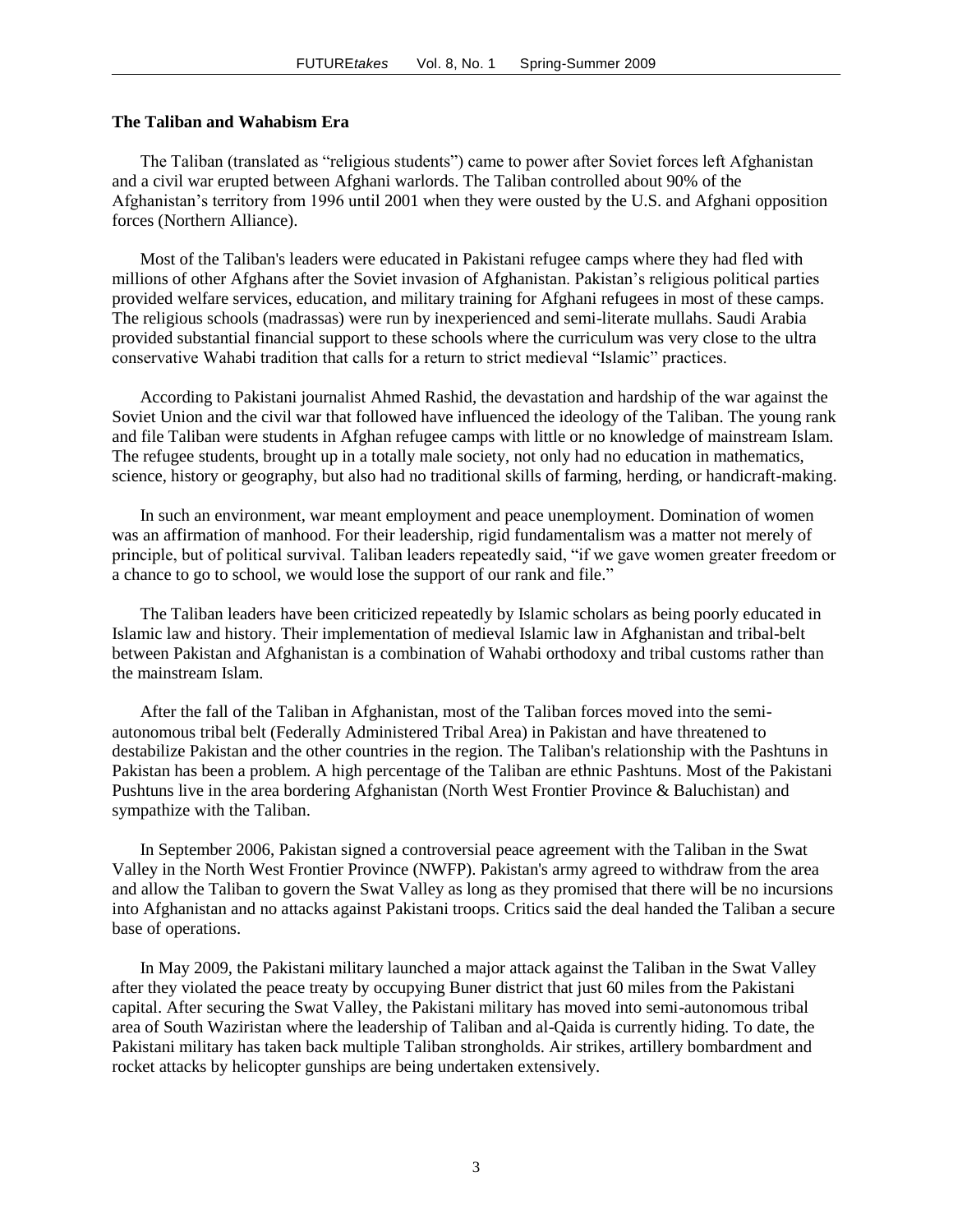This Pakistani war against the Taliban and al-Qaida has been ongoing (as of July 1, 2009) and has led to a humanitarian crisis. More than 2 million civilians (internally displaced persons) have fled the war zone and are living in refugee camps.

#### **Pakistan Today**

### Economic Development and Challenges

The economy of Pakistan is the  $26<sup>th</sup>$  largest in the world in terms of purchasing power and  $47<sup>th</sup>$  largest in absolute dollar terms. Pakistan's major exports are textiles, chemicals, food processing, agriculture, surgical and sports goods and other industries. In 2005, it was the third fastest growing economy in Asia.

Pakistan's gross domestic product (GDP) growth increased to 6-8% range in 2004-06 due to gains in the industrial and service sectors. In 2005, the World Bank named Pakistan the top reformer in its region and in the top 10 reformers globally. Pakistan was also the second fastest growing economy in the world, after China, in the same year.

Pakistan has steadily raised development spending in recent years, including a 52% increase in the budget for development in FY07 that was necessary to reverse the broad underdevelopment of its social sector.

Today, inflation remains the biggest threat to Pakistan"s economy. In 2008, following the surge in global petroleum prices, inflation in Pakistan had reached as high as 25.0%. The central bank of Pakistan is pursuing tighter monetary policy while trying to preserve growth. Since the beginning of 2008, Pakistan's economic outlook has become stagnant.

Security concerns stemming from the nation's role in the war on terrorism have created great instability, which led to a decline in foreign direct investment (FDI) from approximately \$8 billion to \$3.5 billion for the current fiscal year. Concurrently, the insurgency has forced massive capital flight from Pakistan to the Gulf countries.

Combined with high global commodity prices, the dual impact has shocked Pakistan's economy with gaping trade deficits, high inflation and a crash in the value of the Pakistani rupee, which has fallen from 60-1 USD to over 80-1 USD in just few months. For the first time in years, Pakistan may have to seek external funding as Balance of Payments support.

#### The People

About 97% of the 170 million people in Pakistan are Muslim. Pakistani laws, culture, and traditions all reflect this. The population is made up of different ethnic groups. One of these ethnic groups are known as Mohajirs (meaning "emigrants") who came from areas which are in today's India when Pakistan was first created in 1947. The official language is English but most Pakistanis can understand and speak Urdu as well.

Jewelry making in Pakistan reflects an ancient art, which reached perfection during the Mughul period, in ornately engraved gold chokers, bracelets, and earrings. Many tribal and mountain women pierce the outer ridges of their ears, so they can wear several hoops and studs. Basketry, woodwork, and carpet-making are still widely practiced crafts. Pakistani hand-knotted carpets are famous throughout the world.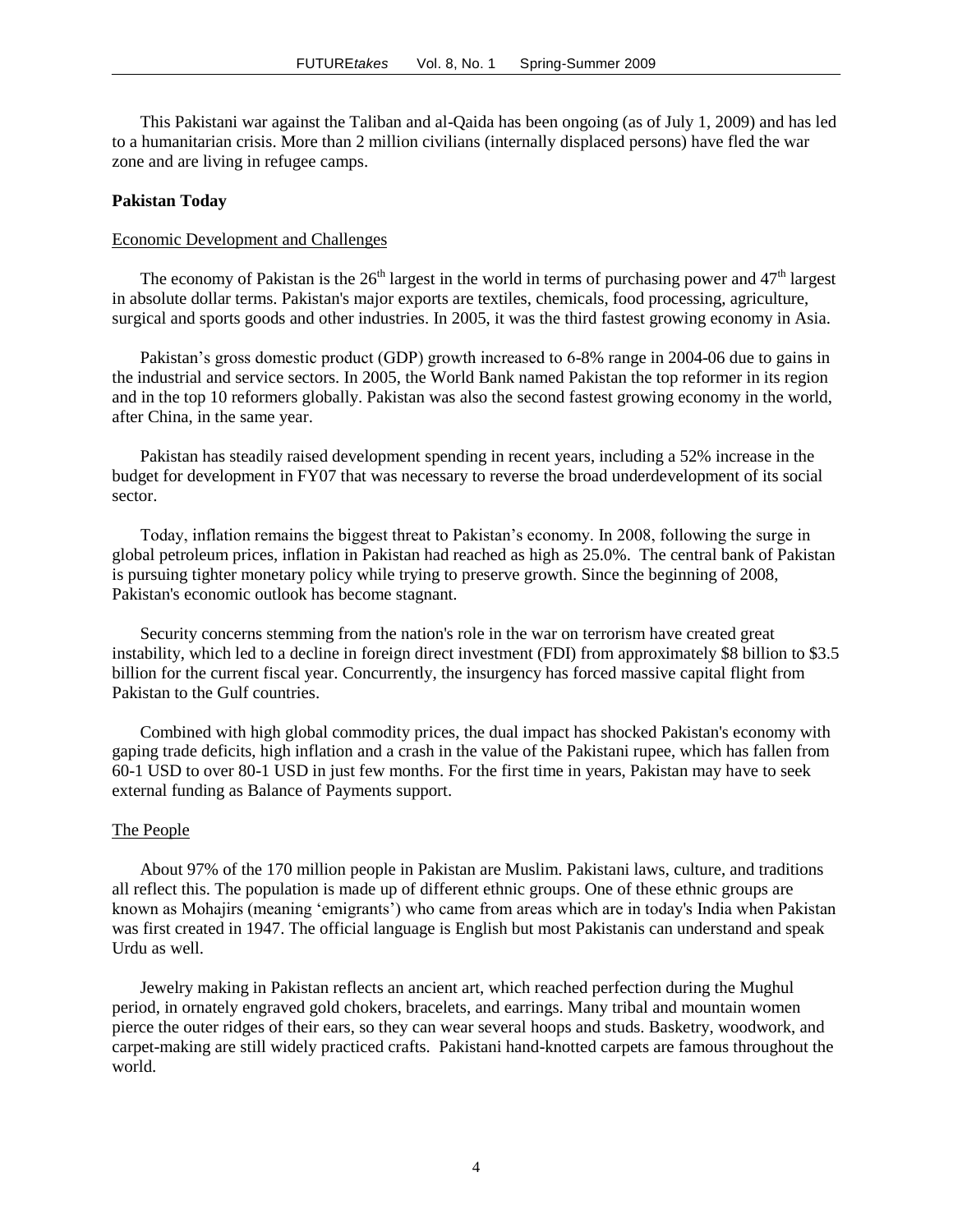The ancient civilizations of Moen-Jo-Daro and Harappa were making clay pots and bricks in the region of modern Pakistan in 5,000 BC. Amazingly, the foot-driven potter's wheel of that period is still in popular use today. Potters and metal workers tend to draw on ancient artifacts for their inspiration.

More than half the working population is involved in agriculture. Manufacturing, mining, and service industries are the other large employers. Many people go abroad in search for work. Interestingly, there are currently over 15,000 physicians in the U.S. who emigrated from Pakistan.

The most famous sporting achievement for Pakistan was winning the Cricket World Cup in 1992 and most recently ICC World T20 in England 2009. In 1995, Pakistan were the reigning world-champions in four separate sports; cricket, field hockey, squash, and snooker. The national sport of Pakistan is field hockey, but 'the people's sport' is cricket.

Pakistani people are famous for their hospitality. If you entered a shop or a business, you will be offered soft drinks or tea. You will not be rushed as though you were a burden to someone else"s time. If you entered someone"s home, you would not be allowed to leave until you ate a meal with the host.

Most Pakistani people dress modestly and are not obsessed with the youth-oriented culture as are many people in the West. Welcoming others seems to come naturally in Pakistani culture as has been explained by Greg Mortenson in his book "Three cups of tea."

A common misconception about Pakistani culture is that it is backwards in terms of treatment towards women. Pakistan, being a very liberal country, is quite progressive in terms of Muslim countries: Pakistan was the first Muslim country to elect a female prime minister. There are more Pakistani women who graduate from medical school than Pakistani men. Besides the Taliban-controlled areas and villages, most women do not feel the need to wear the burka, or long headdress, nor are they looked upon as subservient to men. In fact in recent years, it is looked down upon when a Pakistani woman is less educated than her husband.

#### **Democracy**

Democracy has never thrived in Pakistan since landowning has traditionally been the social base from which most politicians emerge, especially in rural areas of Pakistan. However, this trend is now changing since a higher percentage of the population has moved into the urban areas from rural areas.

It was this new empowered urban middle class that showed its political muscle for the first time with the organization of a lawyers' movement, whose protests against the dismissal of the chief justice soon swelled into a full-scale pro-democracy campaign, despite President Parvez Musharraf's harassment and arrest of many lawyers. The movement represented a huge shift in Pakistani civil society's participation in politics.

#### **Pakistan's Future**

Several trends – in politics, economics, culture, entertainment, and education – point to greater prosperity (in Western terms), increased integration into the world economy and the community of nations, and a rejection of religious extremism. According to a most recent poll released on July 2, 2009, over 80% Pakistanis reject Taliban ideology and view both the Taliban and al-Qaida as a critical threat to the country, marking a turn in public opinion that stands to bolster U.S. and Pakistan's offensive against the Taliban and al-Qaida. This recent poll is not a big surprise since the people of Pakistan have historically supported moderate secular democratic parties rather than political parties that promote religious ideology.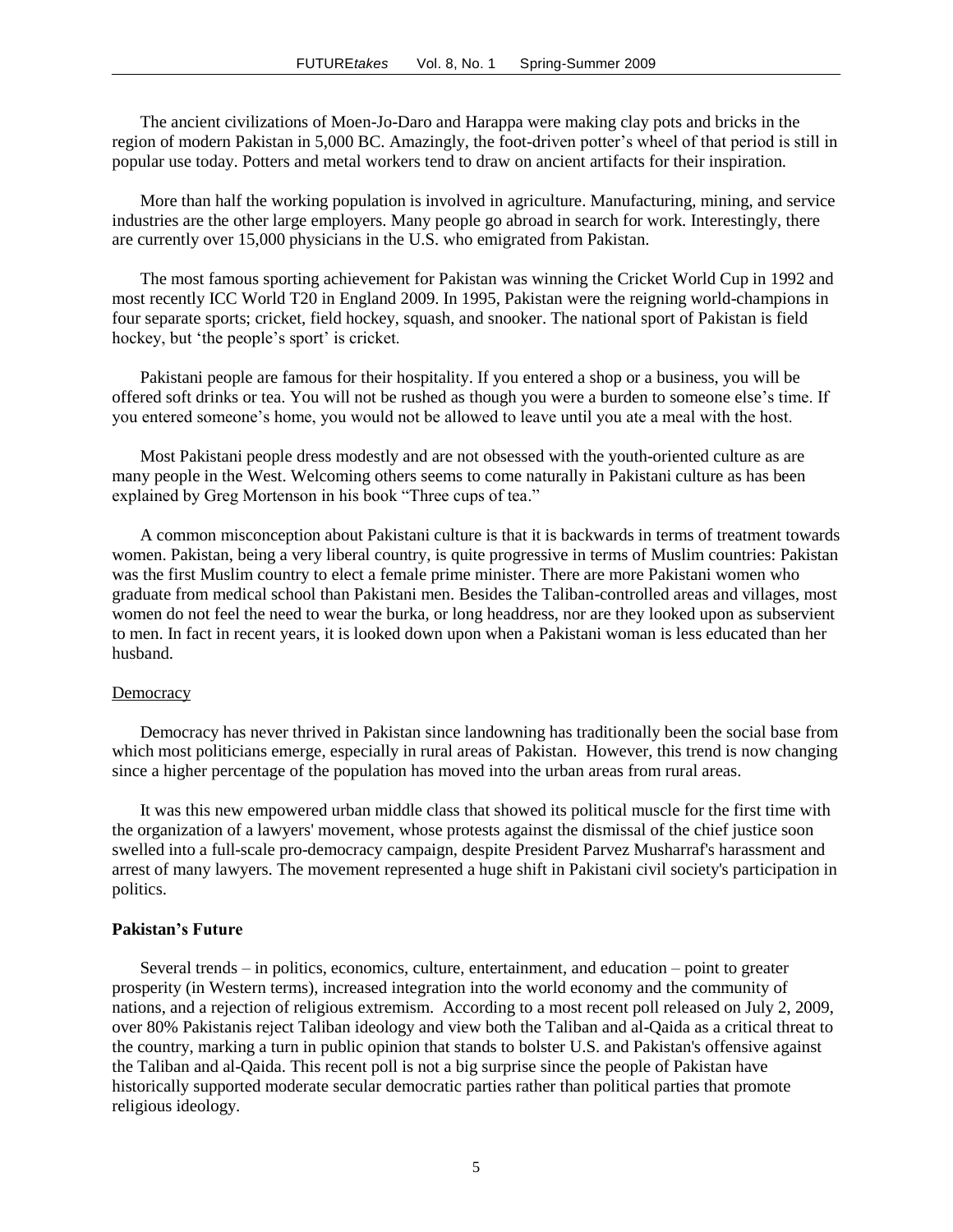The urban middle class that was previously excluded from Pakistan"s political process is slowly gaining political control. This was seen in 2008 Pakistani elections in which candidates who were largely from middle-class won most of the seats. This was a clear victory over the forces of feudal landlords and military supporters that had heretofore dominated Pakistani politics. Overall, the Pakistanis voted heavily in favor of liberal centrist parties opposed to both mullahs and the military. The religious parties won only a dismal 5 out of 272 national assembly seats.

On the economic side, Pakistan"s revenues have greatly improved in recent years, as a result of economic growth, tax reforms and more efficient tax collection and privatization of public utilities and telecommunications. Pakistan is aggressively cutting tariffs and assisting exports by improving ports, roads, electricity supplies and irrigation projects. It also has doubled development spending from about 2% of GDP in the 1990s to 4%, a necessary step towards reversing the underdevelopment of its social sector.

If you travel to Pakistan today you will see the effects of the boom in every major city: in vast shopping malls and smart roadside gas stations, in the cranes of the building sites and the smokestacks of factories, in the expensive new cars and numerous cell-phone stores. In 2003 the country had fewer than 3 million cell phones; today there are over 50 million, while car ownership has been increasing approximately 40 percent a year since 2001.

An incredible new world of media has sprung up in Pakistan with an unprecedented openness in the past few years. Music videos, fashion programs, independent news networks from all over the world, cross-dressing talk-show hosts, religious debates, stock-market analysis are shown 24 hours a day. There are also remarkable developments in publishing. In nonfiction, Ayesha Siddiqa's *Military Inc.* and Zahid Hussain's *Frontline Pakistan* are two of the most penetrating recent studies of the country and essential for understanding the politics of Pakistan. There have also been particularly impressive new works of fiction by Pakistani writers, among them Kamila Shamsie's *Kartography and Broken Verses*, Nadeem Aslam's *Maps for Lost Lovers*, and Moni Mohsin's *End of Innocence*. One of Daniyal Mueenuddin's short stories, his wonderfully witty "Nawabdin Electrician," was published in *The New Yorker* of August 27, 2007.

In May 2009, Pakistan signed a multibillion dollar gas pipeline accord with Iran. Under this agreement, Iran will provide 750 million cubic feet of gas per day to Pakistan for the next 25 years. China is interested in joining this strategic gas pipeline project and wants to import about 1 billion cubic feet of gas per day from Pakistan. It is estimated that such a pipeline would result in Pakistan getting \$200 million to \$500 million annually in transit fees alone.

China and Pakistan are also working on a proposal for laying a trans-Himalayan pipeline to carry Middle Eastern crude oil to western China. Pakistan provides China the shortest possible route to import oil from the Gulf countries. The pipeline, which would run from the southern Pakistan port of Gwadar and follow the Karakoram highway, would be partly financed by Beijing.

The U.S. has tripled non-security aid to \$1.5B annually for Pakistan to build schools, clinics and roads. The U.S. is also making efforts to engage the Pakistani people, not just the rulers by improved public diplomacy, educational exchanges and projects that will actually change people"s lives.

All these positive developments are a big boost to Pakistan and its people. The \$1.5B annual U.S. economic assistance to Pakistan was desperately needed for the development of the infrastructure in the North West Frontier Province, Baluchistan and the Federally Administered Tribal Areas (FATA).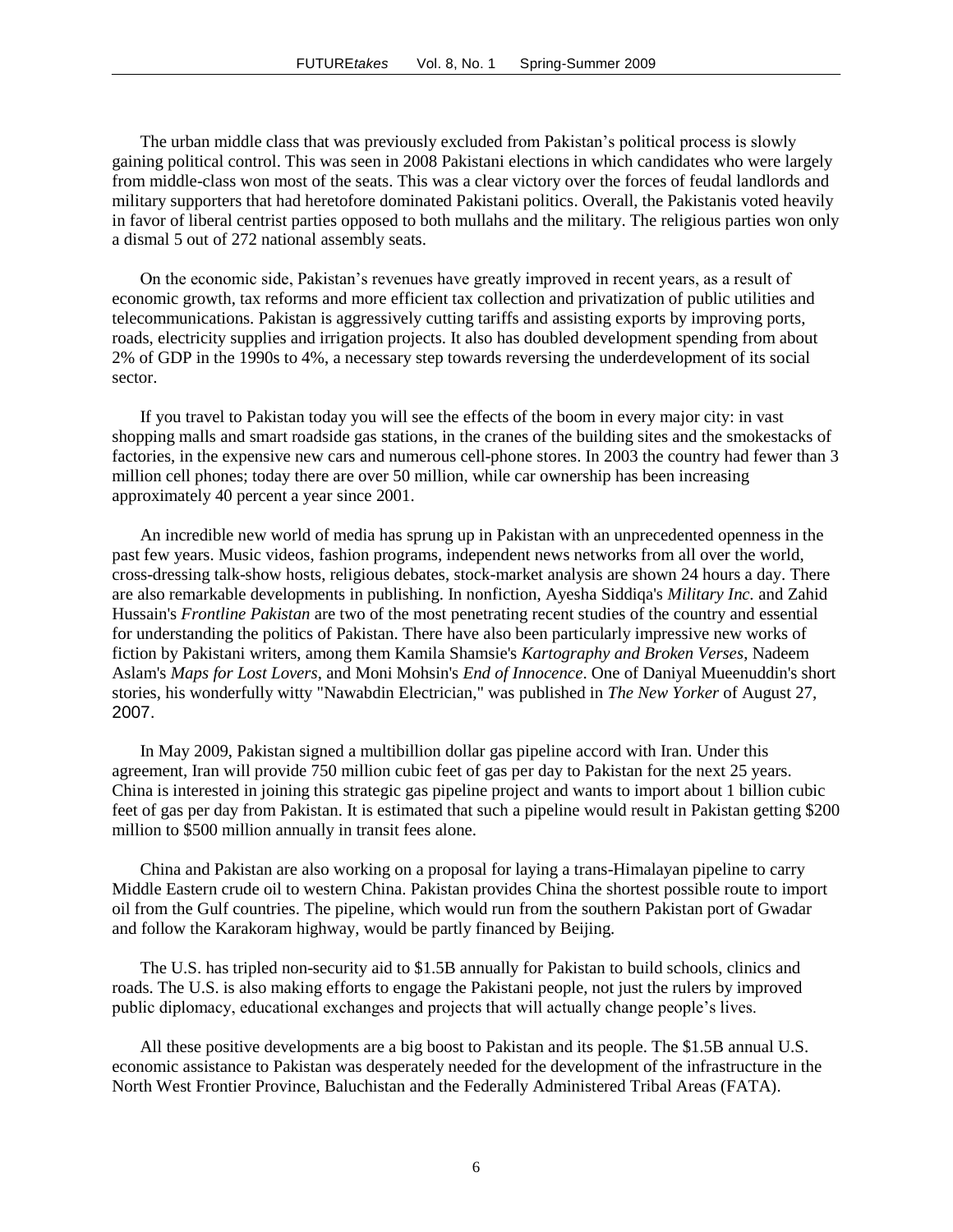Construction of schools, roads, bridges, power grids, factories and mechanized farming will improve the lives of millions of Pakistani people in these areas where religious extremism has taken root because of poverty and lack schools and colleges. Construction of modern schools for both boys and girls instead of traditional madrassas will go a long way to eradicate religious extremism in Pakistan.

It is clear that Pakistanis have overwhelmingly rejected the military rule and Islamist options and chosen instead to back secular democracy. Pakistan"s remarkable economic progress during the past several years confirms that it is not a failed state or "the most dangerous country in the world" as the Western media would have liked to argue.

# **Further Reading**

1. Kulke, H & Rothermund, D. *A History of India*. Barnes & Nobles, Inc 1986

2. Braibanti R. Strategic Significance of Pakistan. Special Report. June 5, 1996

3. Levy A, Scott-Clark C. Deception: *Pakistan, the United States, and the Secret Trade in Nuclear Weapons*. Walker & Company, 2007

4. Rashid, *A Taliban: Militant Islam, Oil and Fundamentalism in Central Asia*. Yale University Press, 2001

5. Harrison SS, Kreisberg PH, Kux D. *India & Pakistan: The First Fifty Years*. Cambridge University Press 1999

6. Coll, S. Ghost Wars: *The Secret History of the CIA, Afghanistan, and Bin Laden, From the Soviet Invasion to September 10, 2001*. The Penguin Press 2004

7. Khan MA. *We Have Learnt Nothing From History. Pakistan: Politics and Military Power*. Oxford University Press 2005

8. Mortenson G, Relin DO. *Three Cups of Tea*. Penguin Books 2007

*Mazhar Rishi, M.D, M.B.A., is the Vice President of Children Creating Bridges (CCB), a Pennsylvaniabased non-profit organization. He currently directs CCB's Institute of Peace, Justice and Interfaith Dialogue. He was born in Karachi, Pakistan and emigrated to the U.S. in 1984. After completing his medical training at the George Washington University and Jefferson Medical College, Dr. Rishi served the U.S. Air Force both on active duty and active reserves and is currently a Colonel in the US Air Force Reserves. Dr. Rishi has taught both civilian and military medical students and physicians at several academic institutions. In addition, he has written several research articles and has received civilian and military awards for teaching, research and service work. He is currently on the faculty of the Uniformed Services University of the Health Sciences (USUHS) in Bethesda, Maryland and also practices pathology in Delaware and Pennsylvania. Dr. Mazhar Rishi is dedicated to humanitarian work, interfaith dialogue and peace activism.*

## *POINTS FOR THE CLASSROOM (send comments to [forum@futuretakes.org\)](mailto:forum@futuretakes.org):*

- *Observes Rishi, "The refugee students, brought up in a totally male society, not only had no education in mathematics, science, history or geography, but also had no traditional skills of farming, herding, or handicraft-making." Others have hypothesized that a "discounted future" is often pivotal in turning individuals to terrorism and nations to war. To what extent will discounted futures lead to conflict within the next ten years, and where? To what extent do other factors such as deculturation facilitate terrorist recruitment? How can future studies mitigate perceptions of a discounted future while avoiding issue advocacy?*
- *Rishi discusses the connection between land ownership and politics. Similar connections have existed elsewhere, including the early US. Considering new types of wealth that have*